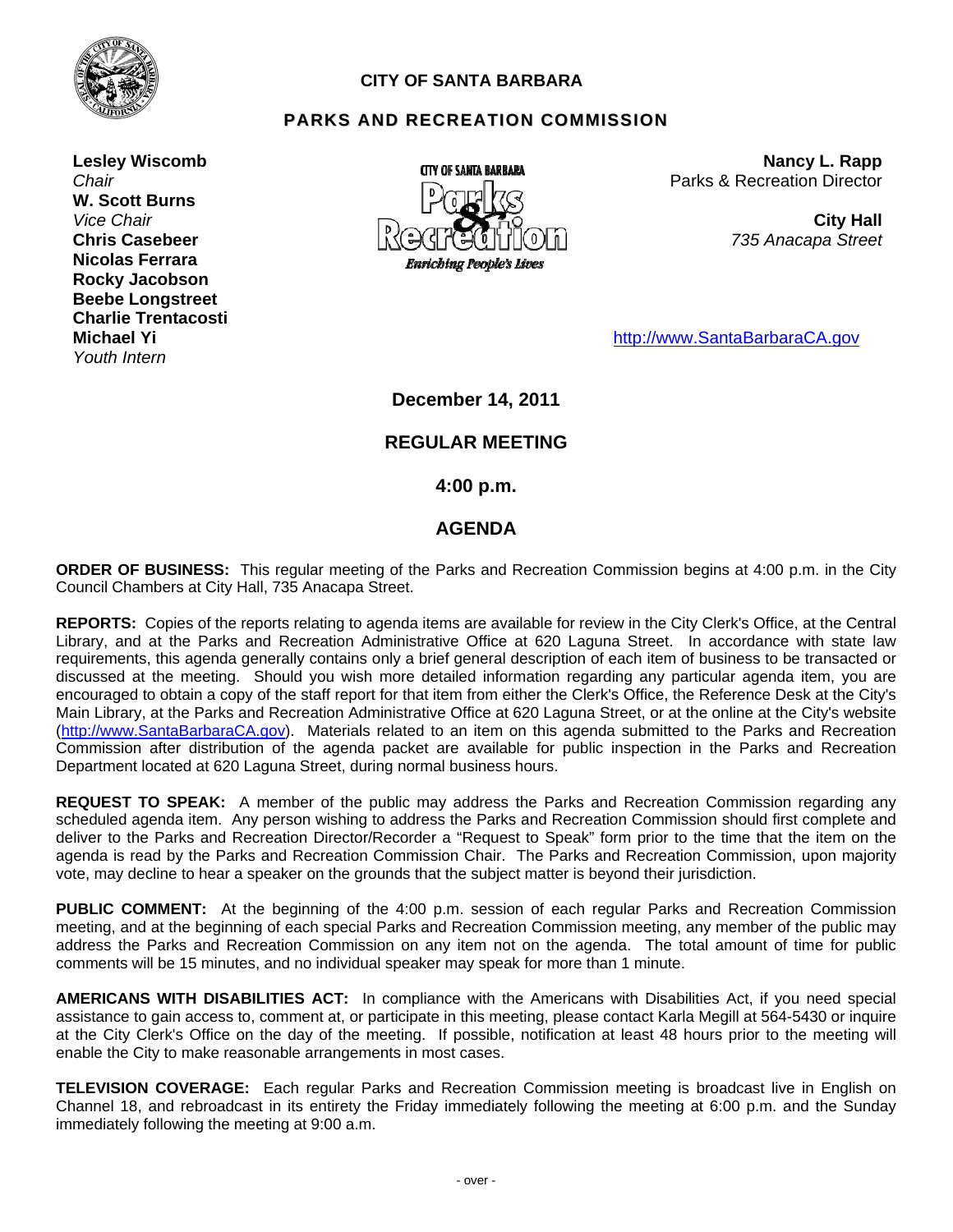# **ORDER OF BUSINESS**

4:00 P.M. - Parks and Recreation Commission Meeting

# **CALL TO ORDER**

**PLEDGE OF ALLEGIANCE** 

**ROLL CALL** 

## **CHANGES TO THE AGENDA**

#### **WRITTEN COMMUNICATIONS**

Document dated November 17, 2011, from Parks and Recreation Commissioner W. Scott Burns, containing his comments regarding the Library Plaza Improvement Project.

#### **PUBLIC COMMENT**

Any member of the public may address the Commission for up to one minute on any subject within the jurisdiction of the Commission that is not scheduled for a public discussion before the Commission.

#### **COMMUNITY SERVICE RECOGNITION**

1.Recognition of Kyle Kovacs for Eagle Scout Project – For Action (Attachment)

 Recommendation: That the Commission recognize Kyle Kovacs, Eagle Scout, for his donation of ten bat boxes to the Parks Division

2. Community Recognition Santa Barbara Master Gardeners – For Action (Attachment)

 Recommendation: That the Commission recognize the Santa Barbara Master Gardeners for their installation and maintenance of the Santa Barbara Golf Club Butterfly Garden.

3. Recognition of Outgoing Street Tree Advisory Committee Members – For Action (Attachment)

 Recommendation: That the Commission recognize Carol Bornstein, Ricardo Castellanos, and Karen Christman for their many years of volunteer service on the Street Tree Advisory Committee (STAC), in support of the Parks and Recreation Department, Parks and Recreation Commission, and the Santa Barbara community.

#### **YOUTH COUNCIL REPORT**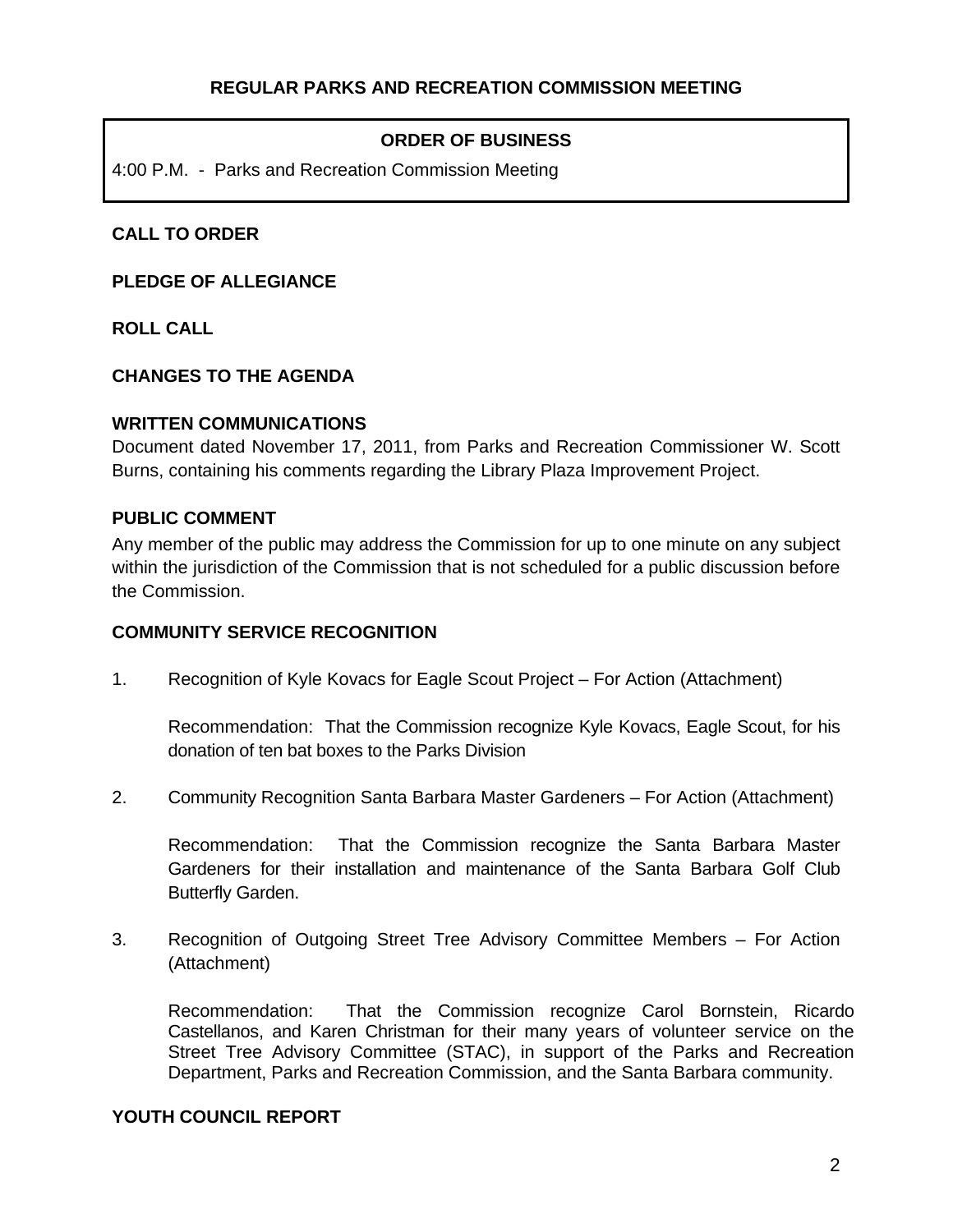# **COMMISSIONER COMMITTEE ASSIGNMENT REPORTS**

# **COMMISSION AND STAFF COMMUNICATIONS**

# **CONSENT CALENDAR**

- 4. Summary of Council Actions For Information (Attachment)
- 5. Approval of Minutes For Action (Attachment)

 Recommendation: That the Commission waive the reading and approve the minutes of the:

- A. Special meeting of November 6, 2011; and
- B. Regular meeting of November 16, 2011.

## **STREET TREE ADVISORY COMMITTEE ITEMS**

Any action of the Parks and Recreation Commission made pursuant to Municipal Code Chapter 15.24, Preservation of Trees, may be appealed to the City Council within ten days.

6. Street Tree Advisory Committee Recommendations – For Action (Attachments)

Recommendation: That the Commission:

- A. Conditionally approve the following Street Tree removal request.
	- 1. 33 W. Victoria St. (3) Syagrus romanzoffianum, Queen Palm, (1) Archontophoenix cunninhamiana – Martha Degasis with Arcadia Studios for Ensemble Theater
- B. Deny the following Front Yard Setback Tree removal requests.
	- 1. 947 Jimeno Rd.  $-$  (3) Eucalyptus spp. Fran Lewbel
	- 2. 16 Alameda Padre Serra (3) Archontophoenix cunninghamiana, King Palms – Irene Dal Bello
- C. Conditionally approve the following Front Yard Setback Tree removal request.
	- 1. 712 N. Alisos St. Pine, Christmas Tree Bruce M. Halverson

# **OLD BUSINESS**

#### **NEW BUSINESS**

7. Advisory Committee Interviews and Appointments – For Action (Attachment)

 Recommendation: That the Commission That the Commission hold interviews and make appointments to various advisory committees.